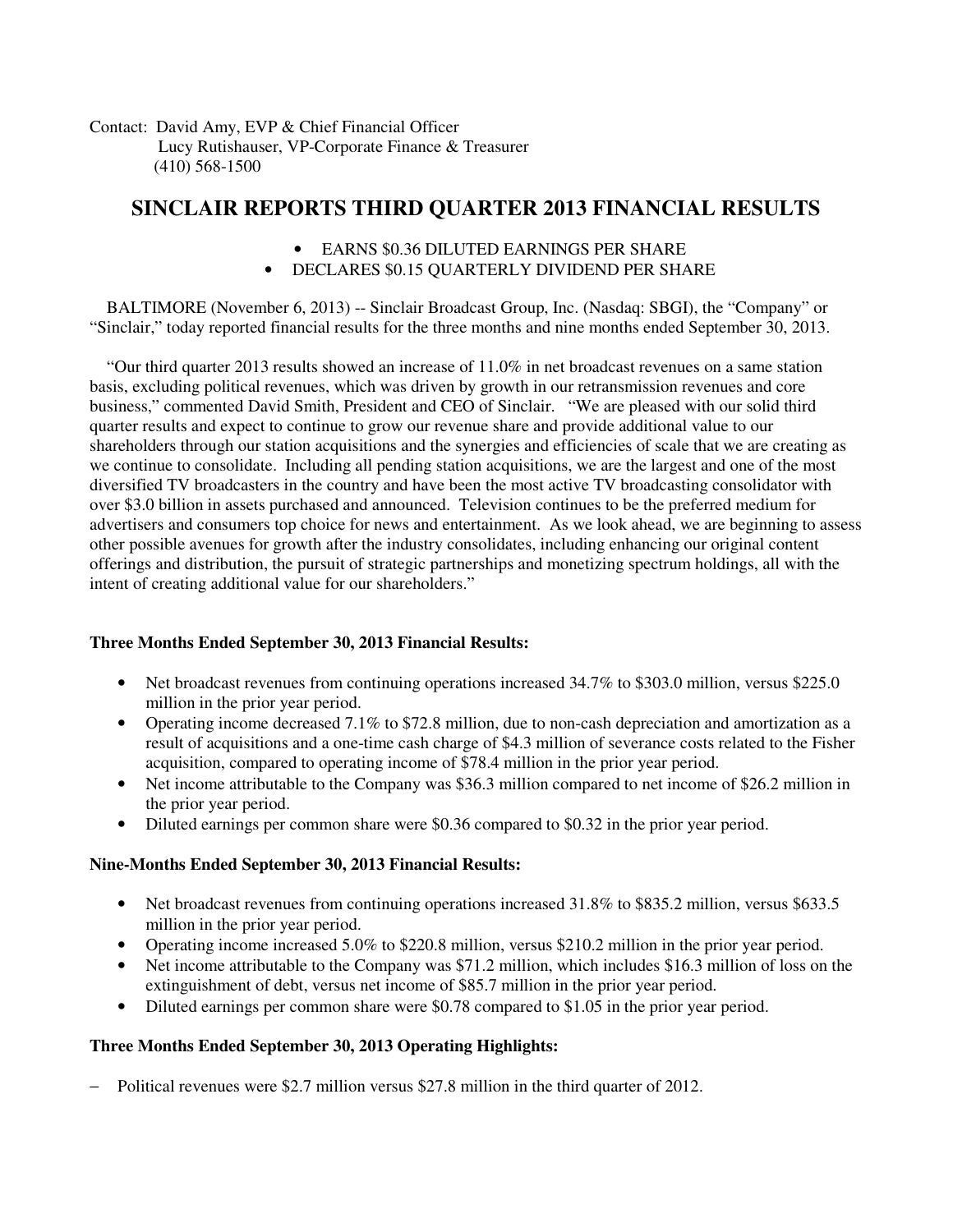- − Local net broadcast revenues, which include local time sales, retransmission revenues, and other broadcast revenues, were up 53.3%, while national net broadcast revenues, which include national time sales and other national broadcast revenues, were down 7.0% versus the third quarter of 2012.
	- − Excluding political revenues, local net broadcast revenues increased 55.8% and national net broadcast revenues increased 40.0% versus the third quarter of 2012.
	- − On a same station basis, excluding political revenues, local net broadcast revenues were up 14.0%, while national net broadcast revenues were up 0.7%, versus the third quarter of 2012.
	- − Fastest growing advertising categories, on a same station basis, included automotive, which was up 9.3%, services, grocery, media, furniture, and home products. Categories that declined were telecommunications and paid programming.

## **Recent Corporate Developments**

- − On August 8, 2013, the Company closed on its previously announced purchase of Fisher Communications, Inc. for \$373.2 million, less approximately \$25.0 million of working capital.
- − In September, the Company entered into a definitive merger agreement to acquire the assets of eight television stations owned by New Age Media for \$90.0 million. The transaction is expected to close during the first quarter of 2014, subject to the approval of the FCC and customary closing conditions.
- On September 30, 2013, the Company closed on its previously announced purchase of certain stock and assets of the Sioux City, IA television stations owned by TTBG, LLC and closed on the Fresno/Visalia, CA and Omaha, NE stations on October 1, 2013 for a total purchase price of \$115.35 million. The Company will provide sales and other services to two stations.
- − On October 1, 2013, the Company closed on the purchase of KDBC (FOX) in El Paso, Texas for \$21.0 million.
- − On October 31, 2013, the Company closed on the purchase of the non-license assets of WPFO (FOX) in Portland, Maine for \$13.6 million and will provide sales and other services to the station.
- − On September 27, 2013, the Company announced the passing of its long-time Board Member, the Honorable Judge Basil A. Thomas.

## **Balance Sheet and Cash Flow Highlights:**

- − Debt on the balance sheet, net of \$229.0 million in cash and cash equivalents, was \$2,245.9 million at September 30, 2013 versus net debt of \$1,898.4 million at June 30, 2013.
- − On October 11, 2013, the Company's wholly-owned subsidiary, Sinclair Television Group ("STG"), closed on a \$350.0 million, 6.375% Senior Unsecured Note due 2021.
- − On October 23, 2013, the Company's wholly-owned subsidiary, STG, amended and upsized its Bank Credit Facility with an additional \$57.5 million in revolving line of credit capacity, a \$250 million incremental term loan B, and an incremental \$200 million delayed draw term loan A.
- − On October 12, 2013, the Company's wholly-owned subsidiary, STG, redeemed its \$500 million, 9.25% Second Lien Notes due 2017 from the proceeds of the 6.375% Note and incremental bank credit facilities.
- − On September 25, 2013, holders of \$5.7 million original principal value of the Company's 4.875% Convertible Notes converted their Notes into approximately 338.6 thousand common shares pursuant to the indenture governing those notes.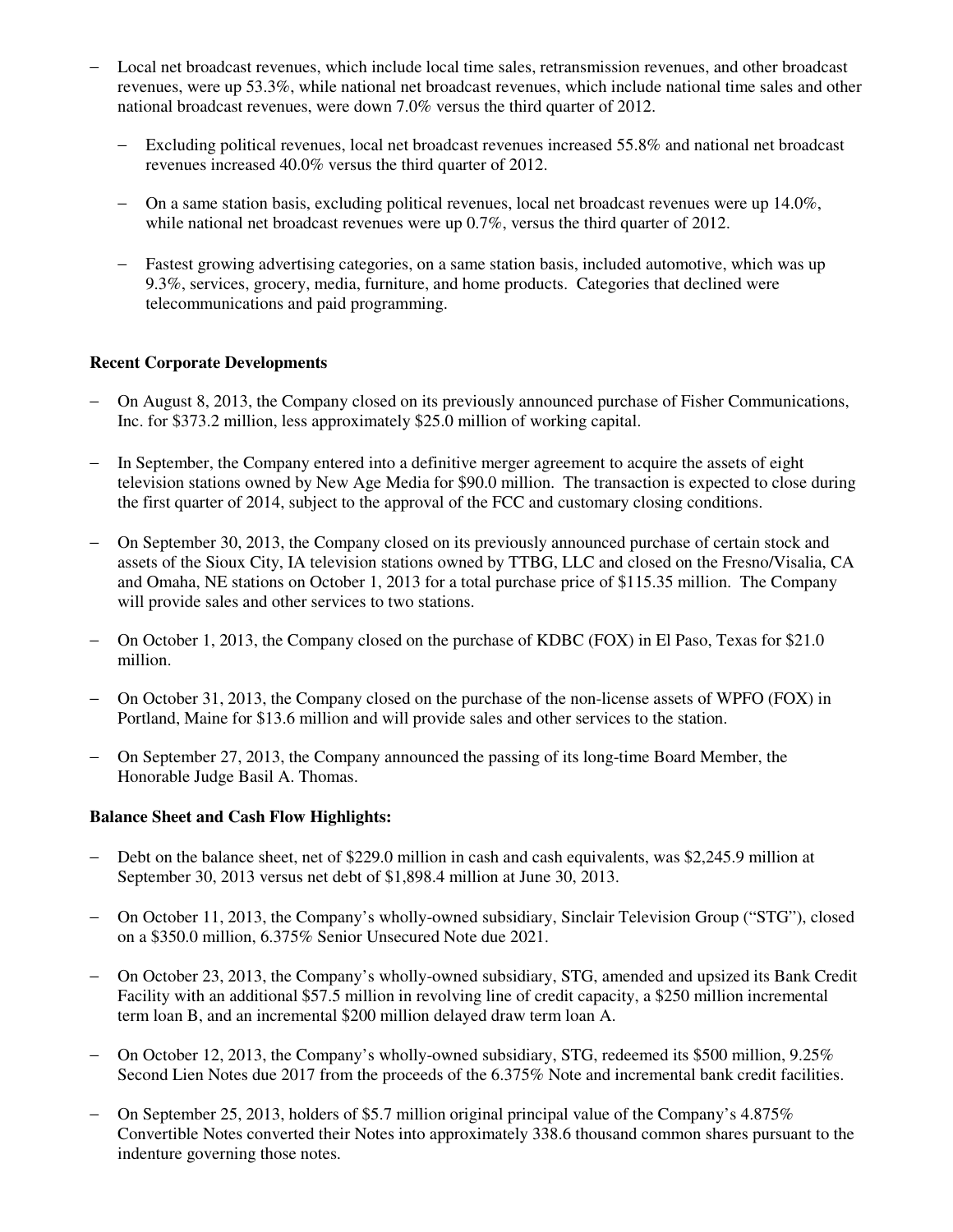- − On October 24, 2013, holders of \$5.4 million original principal value of the Company's 3.0% Convertible Notes converted their Notes, and the conversion was settled in \$10.5 million cash pursuant to the indenture governing those Notes.
- − As of September 30, 2013, 73.9 million Class A common shares and 26.3 million Class B common shares were outstanding, for a total of 100.2 million common shares outstanding.
- − In September 2013, the Company paid a \$0.15 per share quarterly cash dividend to its shareholders.
- − Capital expenditures in the third quarter 2013 were \$11.6 million.
- − Program contract payments for continuing operations were \$21.7 million in the third quarter 2013.

## **Notes:**

 Presentation of financial information for the prior year has been reclassified to conform with the presentation of generally accepted accounting principles for the current year.

## **Outlook:**

 The term "Acquisition(s)" in this Outlook section refers to the inclusion of the GoCom stations for the full year 2013; the COX stations beginning May 1, 2013; WUTB beginning June 1, 2013; the Fisher stations beginning August 8, 2013, the TTBG and El Paso stations beginning October 1, 2013, the Barrington stations beginning December 1, 2013, the Portland ME station beginning November 1, 2013. The Allbritton, New Age, and Peak Media stations are not included in the Outlook section as they are not expected to close in 2013. The term "same station basis" excludes the Acquisitions defined above for the periods noted as well as the results of the Newport stations and KBTV for the first 11 months of 2013.

 "For the fourth quarter of 2013, we expect to see continued growth in core local and national advertising," commented David Amy, Executive Vice President and Chief Financial Officer. "While we expect our political revenues to benefit from the implementation of the Affordable Care Act, the uncertainty surrounding the government's computer enrollment issues has resulted in slower than expected state spending on related advertising. Advertising in the automotive sector, however, continues to be robust, growing 9.3% in the third quarter over the same period last year, as sales of new cars hit their highest levels since 2007. That momentum is carrying through to the fourth quarter with auto advertising, on a same station basis, expected to grow by high single digits over the fourth quarter last year."

The Company currently expects to achieve the following results for the fourth quarter and year ending December 31, 2013, as follows:

## Fourth Quarter 2013

- − Net broadcast revenues from continuing operations, before barter, are expected to be approximately \$368.1 million to \$372.1 million, up 28.2% to 29.6% year-over-year. Embedded in these anticipated results are:
	- − Net revenues of \$116.7 million related to the Acquisitions.
	- − Approximately \$5.9 million in political revenues as compared to \$54.1 million in the fourth quarter 2012.
	- − Total same station net broadcast revenues are estimated to be down 11.0% to 12.4% versus the same period in 2012 reflecting the absence of political as 2013 is a non-election year.
	- − Excluding the Acquisitions and excluding political revenues, same station net broadcast revenues are estimated to be up 6.7% to 8.4% versus the fourth quarter of 2012.
- − Barter and trade revenue are expected to be approximately \$22.5 million.
- − Barter expense is expected to be approximately \$20.0 million. Trade expense is included in television expenses (defined below).
- − Station production expenses and station selling, general and administrative expenses (together, "television expenses"), excluding barter expense of \$20.0 million but including trade expense of \$2.5 million, are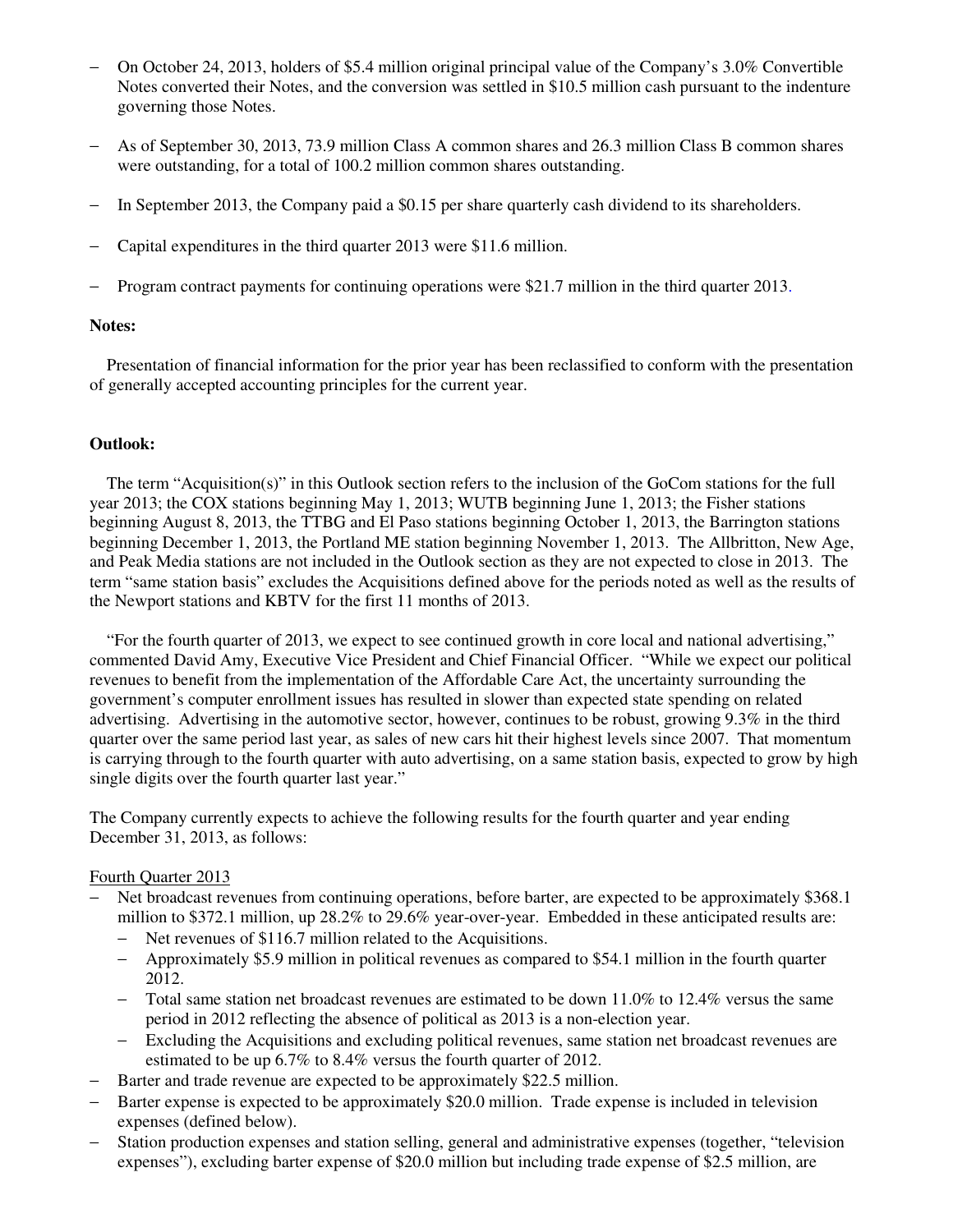expected to be approximately \$192.3 million, which assumes \$66.3 million related to the acquisitions for the quarter. Trade expense has historically been forecasted with barter expense but is currently forecasted in television expenses.

- − Excluding the Acquisitions, same station television expenses are expected to be up approximately 2.8%.
- − Program contract amortization expenses are expected to be approximately \$23.6 million, which assumes \$4.8 million related to the Acquisitions.
- − Program contract payments are expected to be approximately \$22.1 million, which assumes \$2.9 million related to the Acquisitions.
- − Corporate overhead is expected to be approximately \$11.5 million, which includes \$0.8 million of stockbased compensation.
- − Other operating division revenues less other operating division expenses are expected to be \$3.1 million of income, assuming current equity interests.
- − Depreciation on property and equipment is expected to be approximately \$22.2 million, assuming the capital expenditure assumption below.
- − Amortization of acquired intangibles is expected to be approximately \$20.8 million.
- − Net interest expense is expected to be approximately \$40.9 million, assuming no changes in the current interest rate yield curve and changes in debt levels based on the assumptions discussed in this "Outlook" section and the recent redemptions and financings.
- − A current tax benefit from continuing operations is expected to be approximately \$4.5 million, based on the assumptions discussed in this "Outlook" section, and an effective tax rate of approximately 45.3%.
- − Capital expenditures are expected to be approximately \$17.2 million.

# Full Year 2013

- Net broadcast revenues from continuing operations, before barter, are expected to be approximately \$1.203 billion to \$1.207 billion, up 30.7% to 31.1% year-over-year. Embedded in these anticipated results are:
	- − Net revenues of \$313.2 million related to the Acquisitions.
	- − Approximately \$11.0 million in political revenues as compared to \$96.9 million in 2012.
	- − Total same station net broadcast revenues are estimated to be down 2.1% to 2.5% versus the same period in 2012 reflecting the absence of political as 2013 is a non-election year.
	- − Excluding the Acquisitions and political revenues, same station net broadcast revenues are estimated to be up 8.3% to 8.8% versus 2012.
- − Barter and trade revenue is expected to be approximately \$83.4 million
- − Barter expense is expected to be approximately \$73.5 million.
- − Station production expenses and station selling, general and administrative expenses (together, "television expenses"), excluding barter expense but including trade expense, are expected to be approximately \$628.7 million, which assumes \$174.3 million related to the acquisitions for the year.
	- − Stock based compensation expense is expected to be \$2.9 million.
	- − Excluding the acquisitions, same station television expenses are expected to be up approximately 8.2%.
- − Program contract amortization expense is expected to be approximately \$80.4 million, which assumes \$14.1 million related to the Acquisitions.
- − Program contract payments are expected to be approximately \$88.7 million, which assumes \$9.7 million related to the Acquisitions.
- − Corporate overhead is expected to be approximately \$50.3 million, which includes certain one-time costs associated with the acquisitions; additions to certain corporate functions as a result of the acquisition growth; and corporate overhead acquired in the fourth quarter of 2013, the synergies of which are not expected to be realized until early 2014.
	- − Stock-based compensation expense is expected to be approximately \$7.0 million.
- − Other operating division revenues less other operating division expenses are expected to be \$9.0 million of income, assuming current equity interests.
- − Depreciation on property and equipment is expected to be approximately \$69.3 million, assuming the capital expenditure assumption below.
- − Amortization of acquired intangibles is expected to be approximately \$69.5 million.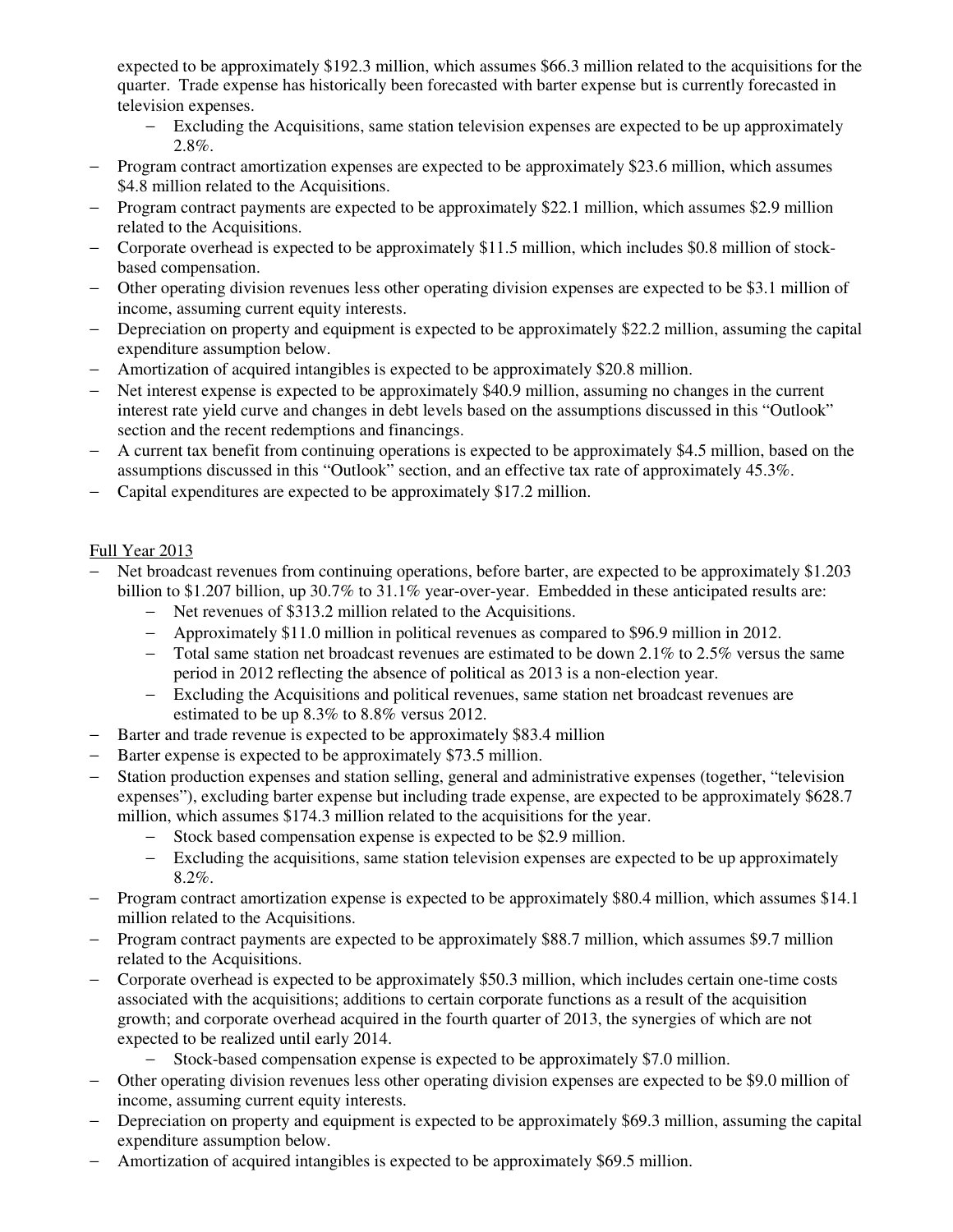- − Net interest expense is expected to be approximately \$163.8 million (approximately \$154.1 million on a cash basis), assuming no changes in the current interest rate yield curve and changes in debt levels based on the assumptions discussed in this "Outlook" section.
- − The current tax provision from continuing operations is expected to be approximately \$12.8 million based on the assumptions discussed in this "Outlook" section, and an effective tax rate of approximately 31.3%. The Company expects to pay cash taxes of \$20.0 million for the year.
- − Capital expenditures are expected to be \$45.9 million, which assumes \$12.3 million related to the Acquisitions.

#### **Sinclair Conference Call:**

 The senior management of Sinclair will hold a conference call to discuss its third quarter 2013 results on Wednesday, November 6, 2013, at 9:30 a.m. ET. After the call, an audio replay will be available at www.sbgi.net under "Investor Information/Earnings Webcast." The press and the public will be welcome on the call in a listen-only mode. The dial-in number is (877) 407-8033.

 "Discontinued Operations" accounting has been adopted in the financial statements for all periods presented in this press release for the sale of WLAJ-TV, our ABC affiliate in Lansing, Michigan which closed in March 2013, and for the sale of WLWC-TV, our CW affiliate in the Providence, RI/New Bedford, MA market which closed in April 2013. Therefore, the related results from operations, net of related income taxes, have been reclassified from income from continuing operations and reflected as net income from discontinued operations. Prior current year amounts have been reclassified to conform to current year GAAP presentation.

#### **About Sinclair:**

 On a pro forma basis assuming consummation of all announced transactions, Sinclair Broadcast Group, Inc., the largest and one of the most diversified television broadcasting companies, will own and operate, program or provide sales services to 163 television stations in 77 markets. Sinclair's television group will reach approximately 38.7% of U.S. television households (24.3% based on the FCC's calculation with the UHF discount) and will be affiliated with all major networks. Sinclair's television portfolio will include 39 FOX, 29 ABC, 26 CBS, 25 CW, 22 MNT, 15 NBC, 5 Univision, one Azteca and one independent station. Sinclair owns equity interests in broadcast transmission-related companies and various non-broadcast related companies. The Company regularly uses its website as a key source of Company information which can be accessed at www.sbgi.net.

#### **Forward-Looking Statements:**

The matters discussed in this news release, particularly those in the section labeled "Outlook," include forward-looking statements regarding, among other things, future operating results. When used in this news release, the words "outlook," "intends to," "believes," "anticipates," "expects," "achieves," "estimates," and similar expressions are intended to identify forward-looking statements. Such statements are subject to a number of risks and uncertainties. Actual results in the future could differ materially and adversely from those described in the forward-looking statements as a result of various important factors, including, but not limited to, the impact of changes in national and regional economies, the volatility in the U.S. and global economies and financial credit markets which impact our ability to forecast, our ability to integrate acquired businesses and maximize operating synergies, our ability to obtain necessary governmental approvals and financing for announced acquisitions, successful execution of outsourcing agreements, pricing and demand fluctuations in local and national advertising, volatility in programming costs, the market's acceptance of new programming and performance of, the CW Television Network and MyNetworkTV programming, our news share strategy, our local sales initiatives, the execution of retransmission consent agreements, our ability to identify and consummate investments in attractive non-television assets and to achieve anticipated returns on those investments once consummated, and any other risk factors set forth in the Company's most recent reports on Form 10-Q, Form 10-K and Form 8-K, as filed with the Securities and Exchange Commission. There can be no assurances that the assumptions and other factors referred to in this release will occur. The Company undertakes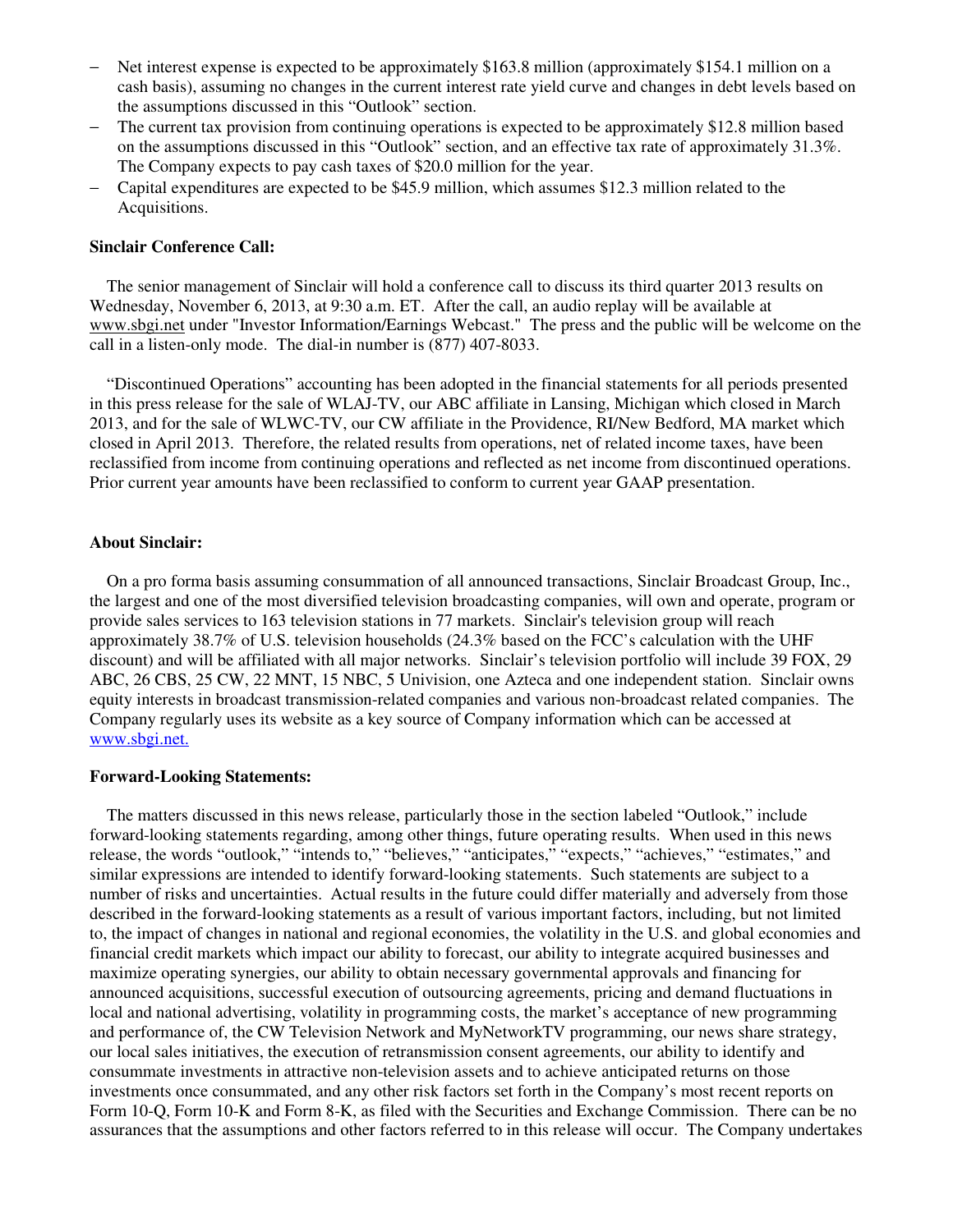no obligation to publicly release the result of any revisions to these forward-looking statements except as required by law.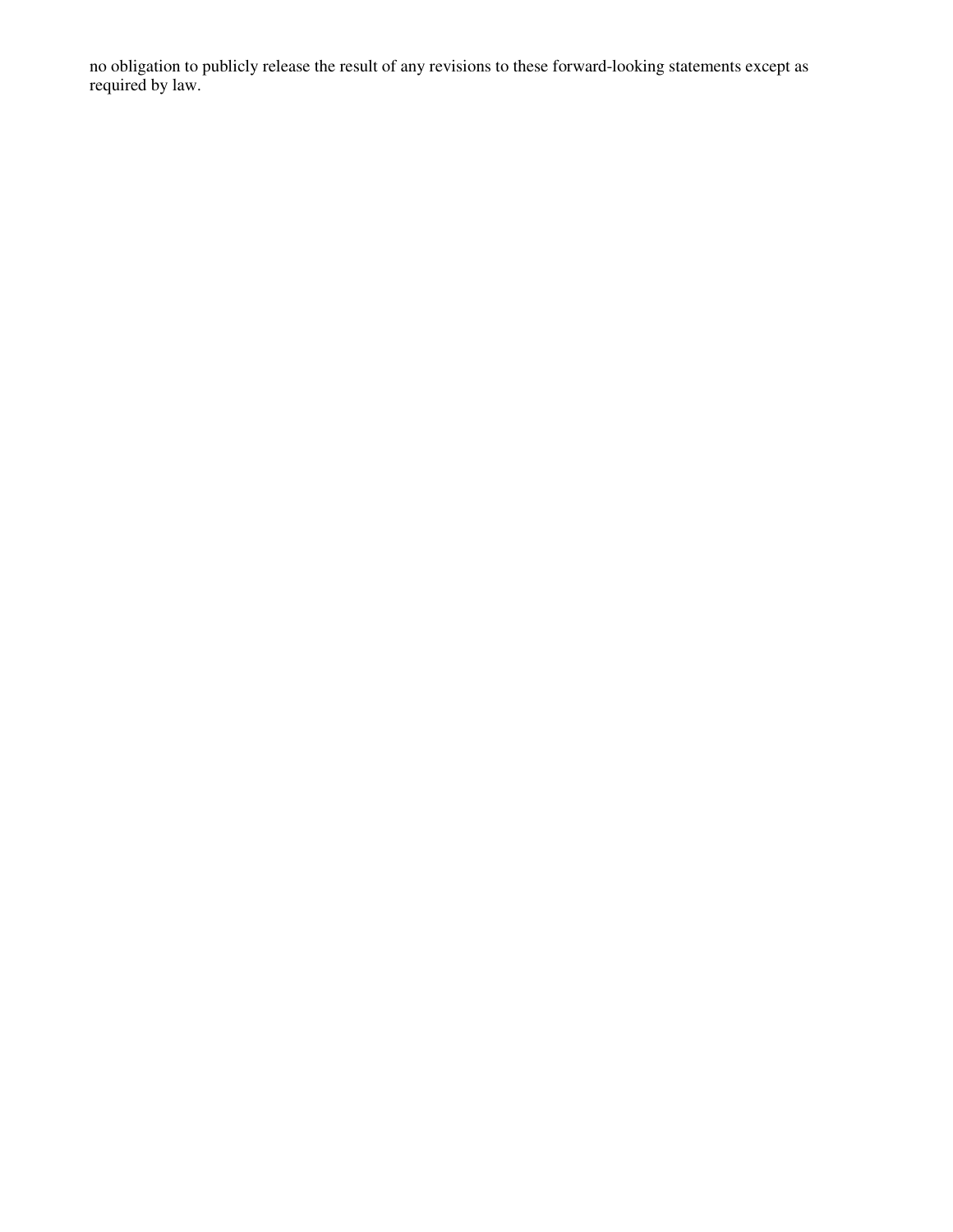## **Sinclair Broadcast Group, Inc. and Subsidiaries Preliminary Unaudited Consolidated Statements of Operations (in thousands, except per share data)**

|                                                                                    | <b>Three Months Ended</b><br>September 30, |           |    | <b>Nine Months Ended</b><br>September 30, |             |            |             |           |
|------------------------------------------------------------------------------------|--------------------------------------------|-----------|----|-------------------------------------------|-------------|------------|-------------|-----------|
|                                                                                    |                                            | 2013      |    | 2012                                      |             | 2013       |             | 2012      |
| <b>REVENUES:</b>                                                                   |                                            |           |    |                                           |             |            |             |           |
| Station broadcast revenues, net of agency commissions                              | s                                          | 303,028   | s  | 225,023                                   | S           | 835,223    | s           | 633,493   |
| Revenues realized from station barter arrangements                                 |                                            | 20,653    |    | 21,179                                    |             | 60,930     |             | 60,060    |
| Other operating divisions revenues                                                 |                                            | 14,963    |    | 12,512                                    |             | 39,263     |             | 38,609    |
| Total revenues                                                                     |                                            | 338,644   |    | 258,714                                   |             | 935,416    |             | 732,162   |
| <b>OPERATING EXPENSES:</b>                                                         |                                            |           |    |                                           |             |            |             |           |
| Station production expenses                                                        |                                            | 98,939    |    | 61,705                                    |             | 265,066    |             | 184,098   |
| Station selling, general and administrative expenses                               |                                            | 66,115    |    | 43,169                                    |             | 171,350    |             | 120,462   |
| Expenses recognized from station barter arrangements                               |                                            | 18,082    |    | 19,300                                    |             | 53,478     |             | 55,119    |
| Amortization of program contract costs and net realizable                          |                                            |           |    |                                           |             |            |             |           |
| value adjustments                                                                  |                                            | 19,229    |    | 14,296                                    |             | 56,746     |             | 43,565    |
| Other operating divisions expenses                                                 |                                            | 12,746    |    | 10,372                                    |             | 33,351     |             | 33,165    |
| Depreciation of property and equipment                                             |                                            | 17,408    |    | 12,626                                    |             | 47,108     |             | 34,031    |
| Corporate general and administrative expenses                                      |                                            | 16,109    |    | 8,286                                     |             | 38,806     |             | 25,166    |
| Amortization of definite-lived intangible and other assets                         |                                            | 17,168    |    | 10,562                                    |             | 48,727     |             | 26,375    |
| Total operating expenses                                                           |                                            | 265,796   |    | 180,316                                   |             | 714,632    |             | 521,981   |
| Operating income                                                                   |                                            | 72,848    |    | 78,398                                    |             | 220,784    |             | 210,181   |
| OTHER INCOME (EXPENSE):                                                            |                                            |           |    |                                           |             |            |             |           |
| Interest expense and amortization of debt discount and<br>deferred financing costs |                                            | (39, 867) |    | (35,294)                                  |             | (123, 029) |             | (92,001)  |
| Loss from extinguishment of debt                                                   |                                            |           |    |                                           |             | (16, 283)  |             | (335)     |
| Income from equity and cost method investments                                     |                                            | 1,571     |    | 1,919                                     |             | 115        |             | 8,343     |
| Other income, net                                                                  |                                            | 488       |    | 547                                       |             | 1,427      |             | 1,733     |
| Total other expense                                                                |                                            | (37, 808) |    | (32, 828)                                 |             | (137,770)  |             | (82,260)  |
| Income from continuing operations before income taxes                              |                                            | 35,040    |    | 45,570                                    |             | 83,014     |             | 127,921   |
| <b>INCOME TAX PROVISION</b>                                                        |                                            | (4, 489)  |    | (19,093)                                  |             | (22,992)   |             | (42, 185) |
| Income from continuing operations                                                  |                                            | 30,551    |    | 26,477                                    |             | 60,022     |             | 85,736    |
| DISCONTINUED OPERATIONS:                                                           |                                            |           |    |                                           |             |            |             |           |
| Income (loss) from discontinued operations, includes income                        |                                            |           |    |                                           |             |            |             |           |
| tax benefit (provision) of \$6,107, \$(36), \$10,806 and \$(220),                  |                                            |           |    |                                           |             |            |             |           |
| respectively                                                                       |                                            | 6,100     |    | (125)                                     |             | 11,558     |             | (178)     |
| NET INCOME                                                                         |                                            | 36,651    |    | 26,352                                    |             | 71,580     |             | 85,558    |
| Net (income) loss attributable to the noncontrolling interests                     |                                            | (309)     |    | (107)                                     |             | (415)      |             | 106       |
| NET INCOME ATTRIBUTABLE TO SINCLAIR                                                |                                            |           |    |                                           |             |            |             |           |
| <b>BROADCAST GROUP</b>                                                             | S                                          | 36,342    | S  | 26,245                                    | S           | 71,165     | \$          | 85,664    |
| Dividends declared per share                                                       | \$                                         | 0.15      | \$ | 0.15                                      | \$          | 0.45       | $\mathbb S$ | 0.39      |
|                                                                                    |                                            |           |    |                                           |             |            |             |           |
| EARNINGS PER COMMON SHARE ATTRIBUTABLE TO                                          |                                            |           |    |                                           |             |            |             |           |
| SINCLAIR BROADCAST GROUP:                                                          |                                            |           |    |                                           |             |            |             |           |
| Basic earnings per share from continuing operations                                | \$                                         | 0.30      | \$ | 0.33                                      | $\mathbb S$ | 0.66       | \$          | 1.06      |
| Basic earnings per share from discontinued operations                              | \$                                         | $0.06\,$  | \$ | (0.00)                                    | \$          | 0.13       | \$          | (0.00)    |
| Basic earnings per share                                                           | $\mathbb S$                                | 0.37      | \$ | 0.32                                      | $\mathbb S$ | 0.78       | \$          | 1.05      |
| Diluted earnings per share from continuing operations                              | \$                                         | 0.30      | \$ | 0.32                                      | \$          | 0.65       | \$          | 1.06      |
|                                                                                    |                                            |           |    |                                           |             |            | $\mathbb S$ |           |
| Diluted earnings per share from discontinued operations                            | $\mathbb S$                                | 0.06      | \$ | (0.00)                                    | $\,$        | 0.13       |             | (0.00)    |
| Diluted earnings per share                                                         | \$                                         | 0.36      | \$ | 0.32                                      | \$          | 0.78       | \$          | 1.05      |
| Weighted average common shares outstanding                                         |                                            | 99,473    |    | 81,081                                    |             | 99,982     |             | 80,990    |
| Weighted average common and common equivalent shares                               |                                            |           |    |                                           |             |            |             |           |
| outstanding                                                                        |                                            | 100,239   |    | 81,379                                    |             | 91,549     |             | 81,267    |
|                                                                                    |                                            |           |    |                                           |             |            |             |           |
| AMOUNTS ATTRIBUTABLE TO SINCLAIR BROADCAST                                         |                                            |           |    |                                           |             |            |             |           |
| <b>GROUP COMMON SHAREHOLDERS:</b>                                                  |                                            |           |    |                                           |             |            |             |           |
| Income from continuing operations, net of tax                                      | \$                                         | 30,242    | \$ | 26,370                                    | \$          | 59,607     | \$          | 85,842    |
| Loss from discontinued operations, net of tax                                      |                                            | 6,100     |    | (125)                                     |             | 11,558     |             | (178)     |
| Net income                                                                         | $\sqrt{3}$                                 | 36,342    | \$ | 26,245                                    | \$          | 71,165     | \$          | 85,664    |